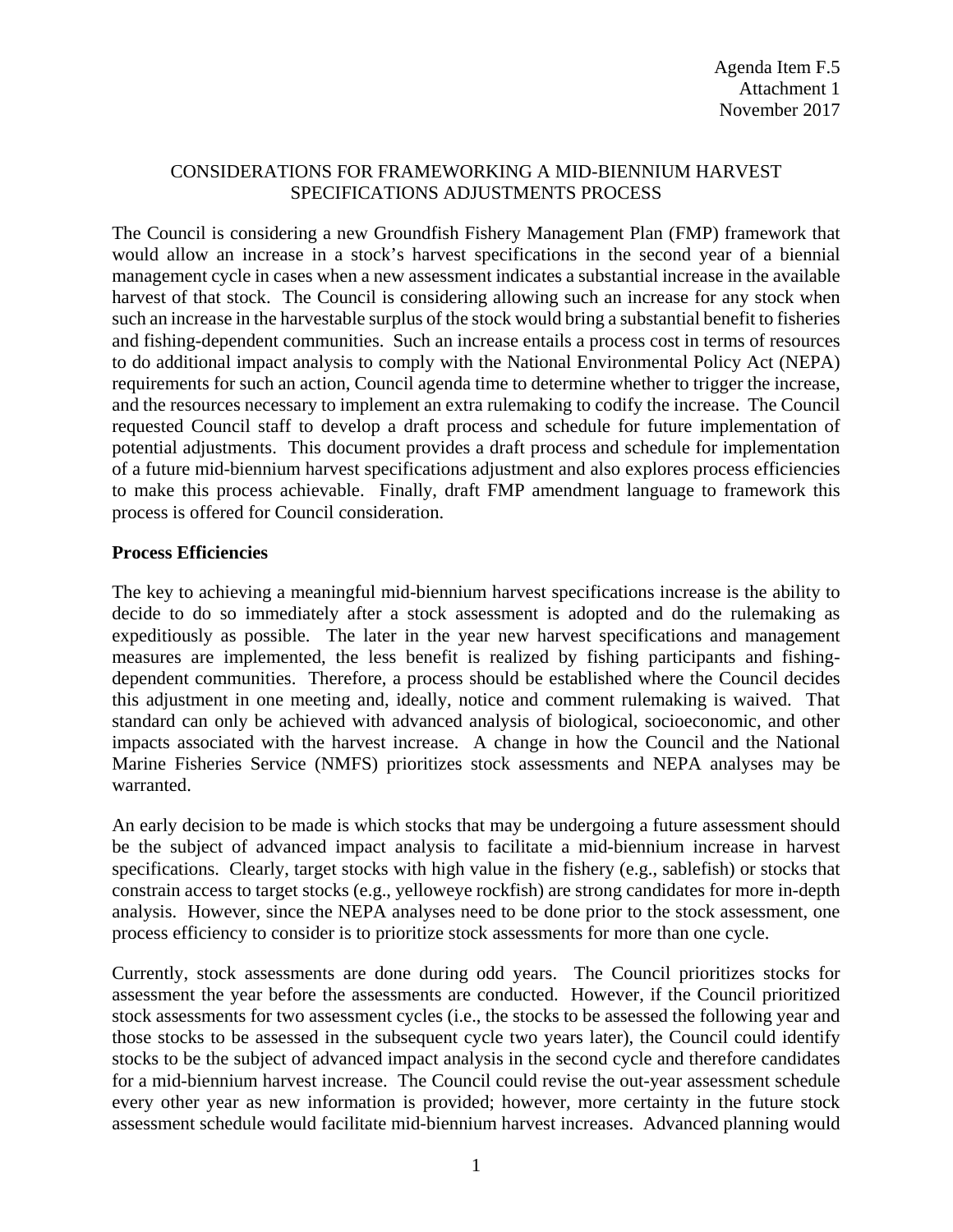also benefit sampling priorities and data collections by NMFS and state agencies to better inform future assessments. The selection of stocks for advanced analysis could also be informed by the projected increase of the stock from the previous assessment. For instance, the 2013 cowcod stock assessment (Dick and MacCall, 2013) projects the stock would reach target biomass by the start of 2019. Such a prediction compels consideration of assessing this stock in 2019 and considering a mid-biennium harvest increase in 2020.

The selection of stocks for advanced impact analysis could also be informed by scoping of previous analyses, especially the range of ACLs analyzed for FMP Amendment 24, to decide what additional analysis is needed to supplement previous assessments. The Council could then adopt the range of ACLs for detailed analysis, when the stock selection is made, with a better understanding of the analytical burden. There should also be an early decision on the range of management measures to analyze in preparation for a potential mid-biennium harvest increase. The Council has already indicated they would prefer maintaining status quo allocations and default harvest control rules<sup>[1](#page-1-0)</sup> in the second year of a biennial management cycle for such increases in allowable harvest. Such analyses could be done in the biennial specifications process preceding the new stock assessment. Expedited rulemaking would likely require any increase in harvest specifications a year earlier than would otherwise occur be limited to the range previously analyzed.

Another process efficiency would require changing the stock assessment terms of reference to include alternative 10-year harvest projections in assessments that assume an increase in harvest levels a year earlier than would otherwise be anticipated (for those assessments for a stock previously selected for a potential mid-biennium harvest adjustment). In other words, the default harvest control rule would be applied a year earlier using the new science under this alternative projection scenario. The Council would then understand the tradeoffs of implementing a midbiennium increase from a biological perspective with the predicted depletion, spawning biomass, and harvest specification trajectories under both scenarios at the time a new assessment is adopted and a mid-biennium increase is being considered.

# **Draft Process and Schedule for a Mid-Biennium Harvest Specifications Increase**

The Council requested staff develop a proposed process and schedule for implementing a midbiennium harvest specifications increase. While the Council may be considering having a framework and analyses in place to consider a mid-biennium harvest specifications increase in 2020 based on results of a 2019 stock assessment, the following process and schedule is structured for a future mid-biennium harvest specifications adjustment in 2022 based on results from a 2021 assessment [\(Table 1\)](#page-2-0). This is provided to display the entire process from deciding stock assessment priorities through implementation of a mid-biennium increase in harvest specifications. The schedule in [Table 1](#page-2-0) also presumes the Council decision to trigger a mid-biennium increase can be done in one meeting and notice and comment rulemaking can be waived to implement the increase early in 2022.

<span id="page-1-0"></span> $<sup>1</sup>$  It is worth noting that, under FMP Amendment 24, the default harvest control rule for an overfished stock switches</sup> from the harvest control rule specified in the rebuilding plan to ACL=ABC under the default P\* when a new assessment indicates the stock is rebuilt.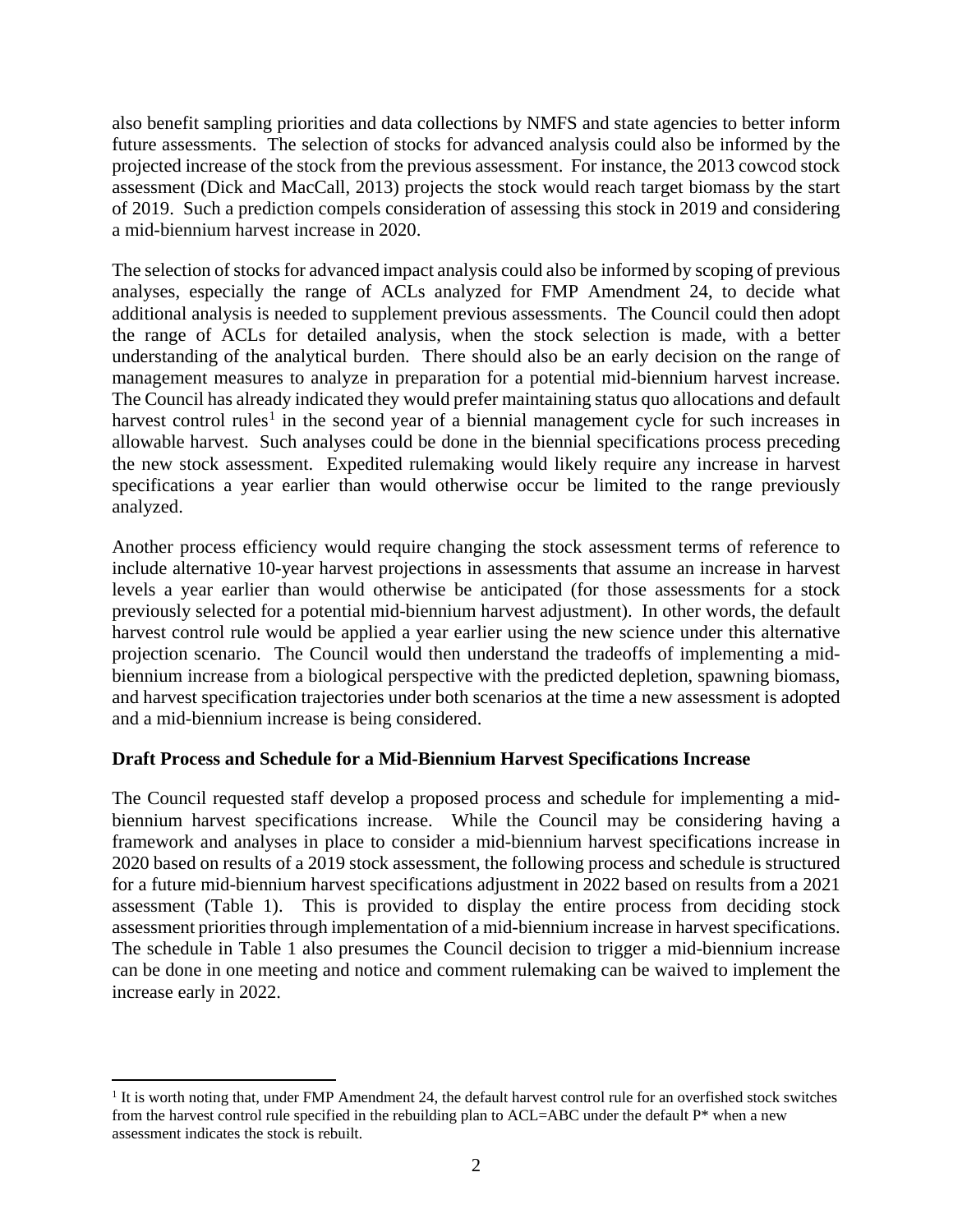| Date                       | <b>Task</b>                                                                                                                                                                                                        |
|----------------------------|--------------------------------------------------------------------------------------------------------------------------------------------------------------------------------------------------------------------|
| March - June<br>2018       | Stock assessment priorities decided for 2019 and 2021 assessments. Stock<br>X prioritized for a 2021 assessment and identified as a candidate for a mid-<br>biennium harvest specifications increase in 2022.      |
| June 2018 -<br>Sept. 2019  | Scoping of the analysis required to implement an increase in 2022 harvest<br>specifications for Stock X.                                                                                                           |
| Sept. 2019                 | Council decides range of 2022 ACLs for Stock X for advanced analysis                                                                                                                                               |
| Sept. 2019 -<br>April 2020 | Advanced analysis conducted and reviewed by Scientific and Statistical<br>Committee and other advisory bodies.                                                                                                     |
| June 2020                  | Analysis completed and endorsed. Assessment for Stock X in 2021<br>confirmed.                                                                                                                                      |
| Sept. or Nov.<br>2021      | Assessment for Stock X is adopted (Nov. if reviewed at mop-up).<br>Biological impacts of a mid-biennium increase are revealed using the new<br>assessment. Council considers and triggers a mid-biennium increase. |
| Dec. 2021                  | Assuming notice and comment rulemaking is waived, final rule is published<br>implementing an increase in harvest specifications in 2022 for Stock X.                                                               |
| Jan. 2022                  | Mid-biennium increase in harvest specifications is implemented.                                                                                                                                                    |

<span id="page-2-0"></span>**Table 1. Proposed process and schedule for implementing a mid-biennium harvest specifications increase.**

# **Draft Fishery Management Plan Amendment Language**

Section 5.5.1 of the FMP describes the framework for inseason adjustment of harvest specifications in cases where mid-biennium harvest specifications are decreased when the previous specifications are not adequately conservative to meet rebuilding plan goals. This is the logical place to describe the framework for mid-biennium harvest specification increases. The following excerpt of FMP Section 5.5.1 provides the proposed amendment language for the mid-biennium increase in harvest specifications.